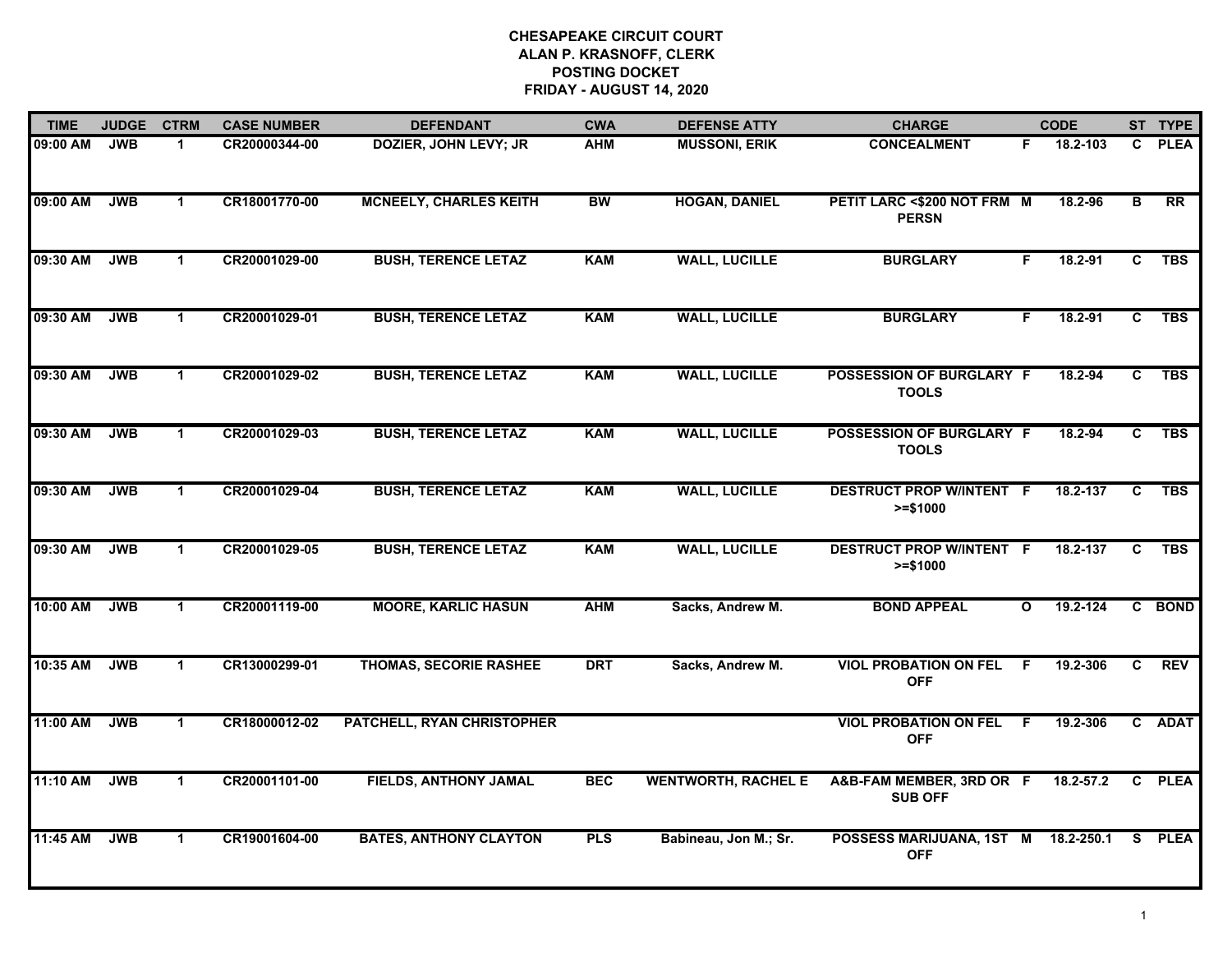## **CHESAPEAKE CIRCUIT COURT ALAN P. KRASNOFF, CLERK POSTING DOCKET FRIDAY - AUGUST 14, 2020**

| <b>TIME</b> | <b>JUDGE</b> | <b>CTRM</b>             | <b>CASE NUMBER</b> | <b>DEFENDANT</b>                | <b>CWA</b> | <b>CHARGE</b><br><b>DEFENSE ATTY</b>         |                                                | <b>CODE</b> |                     |                | ST TYPE       |
|-------------|--------------|-------------------------|--------------------|---------------------------------|------------|----------------------------------------------|------------------------------------------------|-------------|---------------------|----------------|---------------|
| 12:30 PM    | <b>JWB</b>   | $\mathbf{1}$            | CR15001452-08      | <b>TURNER, THOMAS LEAMAN</b>    | <b>BEC</b> | <b>ARRINGTON, DEBRACA</b><br><b>CHAVONNE</b> | <b>VIOL PROBATION ON FEL</b><br><b>OFF</b>     | F.          | 19.2-306            | C.             | <b>REV</b>    |
| 02:00 PM    | <b>JWB</b>   | $\mathbf 1$             | CR20000865-00      | <b>COLEY, PETER</b>             | <b>PLS</b> | <b>OXENHAM, CARA P</b>                       | <b>ASSAULT &amp; BATTERY-</b><br><b>SISTER</b> | М           | 18.2-57.2           |                | <b>B</b> PLEA |
| 02:30 PM    | <b>JWB</b>   | $\mathbf{1}$            | CR17000290-01      | <b>WILLIAMS, RANDALL ALLEN</b>  | <b>AEP</b> | <b>MORRIS, DIALLOK</b>                       | <b>VIOL PROBATION ON FEL</b><br><b>OFF</b>     | -F.         | 19.2-306            | C.             | <b>REV</b>    |
| 03:15 PM    | <b>JWB</b>   | $\blacktriangleleft$    | CR17002199-01      | <b>WILLIAMS, EILISH CHANEL</b>  | <b>BEC</b> | Sacks, Andrew M.                             | <b>VIOL PROBATION ON FEL</b><br><b>OFF</b>     | F.          | 19.2-306            | C.             | <b>REV</b>    |
| 09:00 AM    | ST           | 4                       | CR20000847-00      | <b>WILLIAMS, SHEILA</b>         | <b>ALN</b> |                                              | <b>IMPROPER PASSING ON</b><br><b>RIGHT</b>     |             | 46.2-841            |                | S TRYL        |
| 09:15 AM    | ST           | 4                       | CR20000308-00      | <b>EVERETT, CHARLOTTE MARIE</b> | <b>BW</b>  |                                              | <b>POSSESS</b><br><b>METHAMPHETAMINE</b>       | F.          | 18.2-250            | $\overline{c}$ | SUP           |
| 09:15 AM    | ST           | 4                       | CR20000308-00      | <b>EVERETT, CHARLOTTE MARIE</b> | <b>BW</b>  |                                              | <b>POSSESS</b><br><b>METHAMPHETAMINE</b>       | F.          | 18.2-250            | $\overline{c}$ | <b>TRYL</b>   |
| 12:30 PM    | ST           | 4                       | CR12001161-03      | DE JESUS, JOSHUA RAY            | <b>AEP</b> | <b>MORRIS, DIALLOK</b>                       | <b>VIOL PROBATION ON FEL</b><br><b>OFF</b>     | F.          | 19.2-306            | в              | <b>REV</b>    |
| 12:30 PM    | <b>SJT</b>   | 4                       | CR15001465-02      | <b>DE JESUS, JOSHUA RAY</b>     | <b>AEP</b> | <b>MORRIS, DIALLOK</b>                       | <b>VIOL PROBATION ON FEL</b><br><b>OFF</b>     | -F          | 19.2-306            | B              | <b>REV</b>    |
| 02:00 PM    | SJT          | $\overline{\mathbf{4}}$ | CR20000518-00      | <b>BUTTS, STEVEN LAMONT</b>     | <b>BW</b>  | <b>WALL, LUCILLE</b>                         | <b>POSSESS COCAINE</b>                         | F.          | 18.2-250            |                | C PLEA        |
| 02:30 PM    | ST           | $\overline{\mathbf{4}}$ | CR19001954-00      | <b>FIELDS, JUSTIN CRAIG</b>     | <b>BW</b>  | <b>HOLDER, WILLIAM JOSHUA</b>                | <b>ELUDING POLICE -</b><br><b>ENDANGER</b>     |             | $F = 46.2 - 817(B)$ |                | <b>B</b> SENR |
| 09:00 AM    | <b>RAB</b>   | $\overline{7}$          | CR07005041-02      | <b>JONES, JAMES CHRISTOPHER</b> | <b>AEP</b> | <b>MORRIS, DIALLOK</b>                       | <b>VIOL PROBATION ON FEL</b><br><b>OFF</b>     | F.          | 19.2-306            | $\overline{c}$ | <b>REV</b>    |
| 09:00 AM    | <b>RAB</b>   | $\overline{7}$          | CR07005042-01      | <b>JONES, JAMES CHRISTOPHER</b> | <b>AEP</b> | <b>MORRIS, DIALLOK</b>                       | <b>VIOL PROBATION ON FEL</b><br><b>OFF</b>     | F.          | 19.2-306            | C.             | <b>REV</b>    |